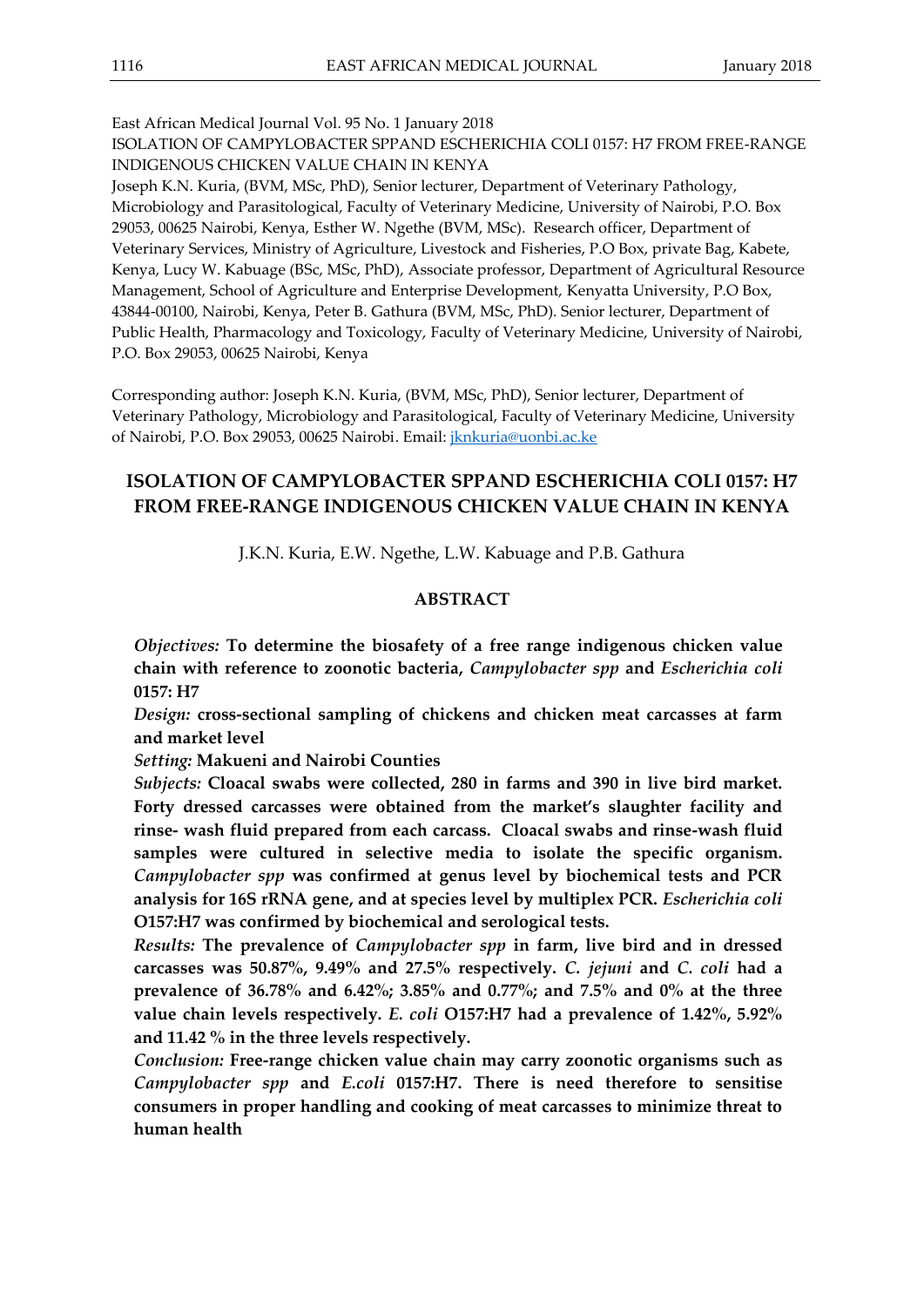#### **INTRODUCTION**

Worldwide, poultry and poultry products have been identified as a source of food borne diseases (1, 2). Poultry meat is believed to be the main source of *Campylobacter spp* infections which cause human gastro-enteritis more frequently than other enteric pathogens in developed countries (3). The main species involved are *Campylobacter jejuni* and *C. coli* (4). *Escherichia coli* O157:H7 is an important food pathogen in the developed world (5, 6) and ruminants, particularly cattle, are considered the most important reservoir (6,7). In Africa, the importance of *E.coli* O157:H7 in foodborne illnesses has recently emerged but little is known about the reservoir (8) although the organism has been isolated in chicken and processed poultry in Nigeria and Senegal (9, 10,11). The role of poultry in the transmission of *E.coli* O157:H7 to humans has however not been clearly established. Production, marketing and processing of free-range indigenous chicken in Kenya is practiced under minimal biosecurity measures, which may expose the chicken to pathogenic zoonotic microorganism and pose a health risk to consumers (12,13). Studies on value chain biosafety have been limited mainly to intensive production systems in developed countries (14,15, 16, 17, 18). This study aimed to assess the biosafety of a free range indigenous chicken value chain in Kenya by estimating the prevalence of *Campylobacter spp* and *E.coli* 0157:H7

# **MATERIALS AND METHODS**

*Study site:* The study comprised of collection and laboratory analysis of cloacal swabs and dressed chicken carcasses. Sampling was as carried out in a rural County, Makueni and in the capital City County, Nairobi. The rural County is a major supplier of indigenous chicken to

Nairobi County. A live chicken market, Burma Maziwa, is one of several unstructured markets in Nairobi. It receives chicken from several parts of the country but the traders' organizational structure facilitates identification of the origin of the chicken. A non-regulated poultry slaughter facility in the market is a significant outlet of dressed carcasses for supermarkets, butcheries, and homes within Nairobi city.

*Samples:* A cross-sectional sampling was carried out in the two study areas between October 2012 and September 2013. Cloacal swabs were collected using cotton swabs in casings containing Cary-Blair transport medium (Zhejiang Gongdong Medical Technology Co., Ltd. China). A total of 280 swabs were collected from 25 farms randomly selected from a list of 76 in four of the six sub-counties, 12 per farm. At the market, swabs were collected randomly from all chicken clusters originating from Makueni County in 8 sampling days. A total of 390 swabs were collected. The swabs were labelled, and placed in a cool box. Forty (40) dressed carcasses of the birds swabbed for cloacal materials were obtained. Every 7th bird swabbed was selected for carcass collection. The carcasses were put in sterile double polythene bags, labelled, and placed in a cool box. The swabs and carcasses were transported to laboratory within 6hrs. In the laboratory, the carcasses were rinse-washed with 400mls of buffered peptone water (pH 7.2) following the method described by NACMCF (19). The rinse fluid was then analysed for the organisms.

*Isolation of Campylobacter spp: Campylobacter* blood-free medium containing antibiotics and supplement (mCCDA, Oxoid CM739, UK) was used for isolation of thermophilic *Campylobacter* species. All samples were cultured directly on the media (20,3) within 6 hrs of collection. Samples collected in farms were cultured in a local hospital laboratory while those from the market were cultured at the Faculty of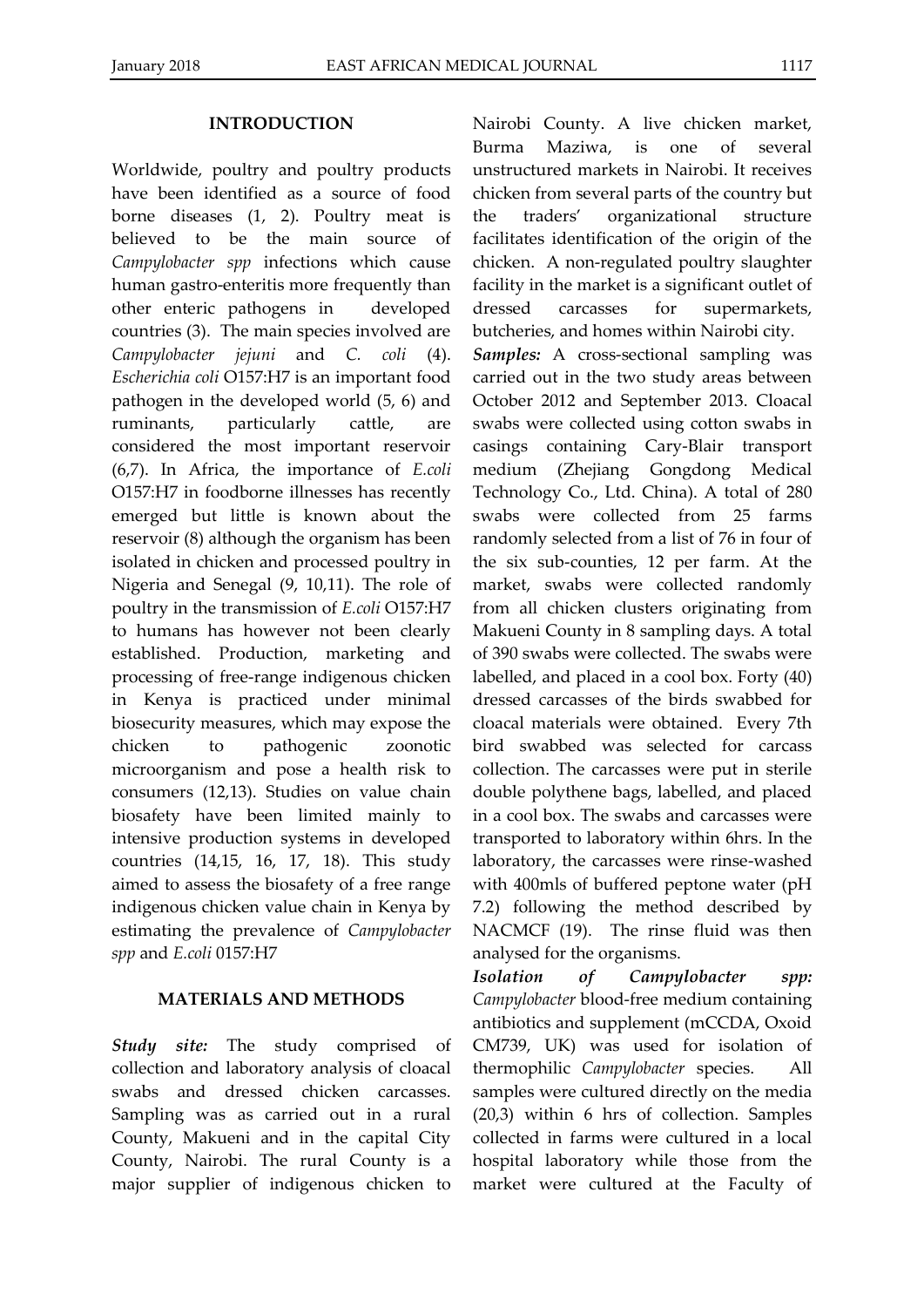Veterinary Medicine, University of Nairobi. Swabs were streaked directly on the media. Tenfold serial dilutions of the rinse-wash fluid were prepared in peptone water and 0.5mls of 4 consecutive serial dilutions, 100 to10-3, inoculated into the media using the spread plate method. Inoculated plates were incubated at  $42^{\circ}$ C, (21), for 48 hours in candle extinction jar (22,23). Suspect *Campylobacter* colonies were then selected for further analysis by Gram stain, catalase and oxidase biochemical tests. The Gram stain was performed using reagents prepared according to WHO (24) method. Suspect isolates were confirmed by DNA analysis.

*Campylobacter DNA analysis:* Confirmation of *Campylobacter* genus was done using PCR analysis for 16S rRNA gene (Linton et al., 1997) and identification of C. jejuni and C. coliby multiplex PCR using species specific primers. The primers were based on nucleotides sequences of monospecific probes from DNA fragments library (25). Primers for *Campylobacter* genus (C412F and C1228R) generated amplicons of 812bp. *Campylobacter jejuni* primers (ENg03F and ENg04R) and *C. coli* primers (ENg01F and ENg02R) generated amplicons of 773bp and 364bp respectively.

*DNA extraction:* A loopful of suspect *Campylobacter* colonies was harvested and suspended in 200µl of sterile distilled water in labelled 0.5ml Eppendorf tubes. The tubes were then heated in boiling a water bath at  $100^{\circ}$ C for 10 minutes, cooled immediately on ice for 5-10 minutes and then centrifuged (Eppendorf Gerãtebau; West Germany) at 11,000×g for 5 minutes. The supernatant was stored at  $-20^{\circ}$ C and used as DNA templates.

*DNA amplification:* Amplification for the genus DNA was performed in a 25µl reaction volume per sample. Briefly, aliquots of 12.5µl of Taq Master Mix (Qiagen GmbH, Limburg, Netherlands), 10pmol of each primer (Bioneer, Inc. USA), 5µl of DNA template and 7.3µl of molecular grade water

(Qiagen GmbH, Limburg, Netherlands) were put in labelled sterile PCR tubes, and placed in a thermocycler(MJ Research, Watertown, MA, USA).. The samples were subjected to initial denaturation temperature of 950C for 10 minutes followed by 35 cycles of denaturation at 95<sup>o</sup>C for 30 seconds, annealing at 59°C for 90 seconds, extension at 720C for 60 seconds and a final extension of 720C for 10 minutes (25). Amplification of *C. jejuni* and *C. coli* species DNA was performed in a 50µl multiplex reaction volume per sample as follows. Briefly, 25µl Taq PCR Master Mix (Qiagen GmbH, Limburg, Netherlands), 5µl of DNA template, 60pmol of *C. coli* primers (Bioneer, Inc. USA), 25pmol of *C. jejuni* primers (Bioneer, Inc. USA) and 18.3µl of molecular grade water (Qiagen GmbH, Limburg, Netherlands) were put into labelled PCR tubes. The PCR protocol included initial denaturation temperature of  $94^{\circ}$ C for 5 minutes; 2 cycles of 1 minute at  $94\degree C$ , 1 min at  $64^{\circ}$ C, and 1 minute at  $72^{\circ}$ C; 2 cycles of 1 minute at  $94^{\circ}$ C, 1 minute at  $62^{\circ}$ C, and 1 minute at  $72^{\circ}$ C; 2 cycles of 1 minute at  $94^{\circ}$ C, 1 minute at 60 $^{\circ}$ C, and 1 minute at 72 $^{\circ}$ C; 2 cycles of 1 minute at 94 $\degree$ C, 1 minute at 58 $\degree$ C, and 1 minute at  $72^{\circ}$ C; 2 cycles of 1 minute at 94 $\degree$ C, 1 minute at 56 $\degree$ C, and 1 minute at 72 $\degree$ C; 30 cycles of 1 minute at 940C, 1 minute at 54 $^{\circ}$ C, and 1 minute at 72 $^{\circ}$ C; and a final extension step of 10 min at  $72^{\circ}C(25)$ 

*Agar gel electrophoresis:* Amplicons were analysed by gel electrophoresis in agarose (Ultra PURETM, BRL, and Gaithersburg, MD) containing ethidium bromide (77µl/100mls) and submerged in 1x Trisacetate buffer solution. Electrophoresis of *Campylobacter* genus and species amplicons was performed in1.3% and 1% agarose gel respectively. The PCR products were mixed with the loading dye (4:1) and loaded into the gel wells. A 100bp DNA molecular ladder was used as size reference. Genomic DNA from *C. jejuni* (Kenya Medical Research Institute (KEMRI) 4529 and 4478)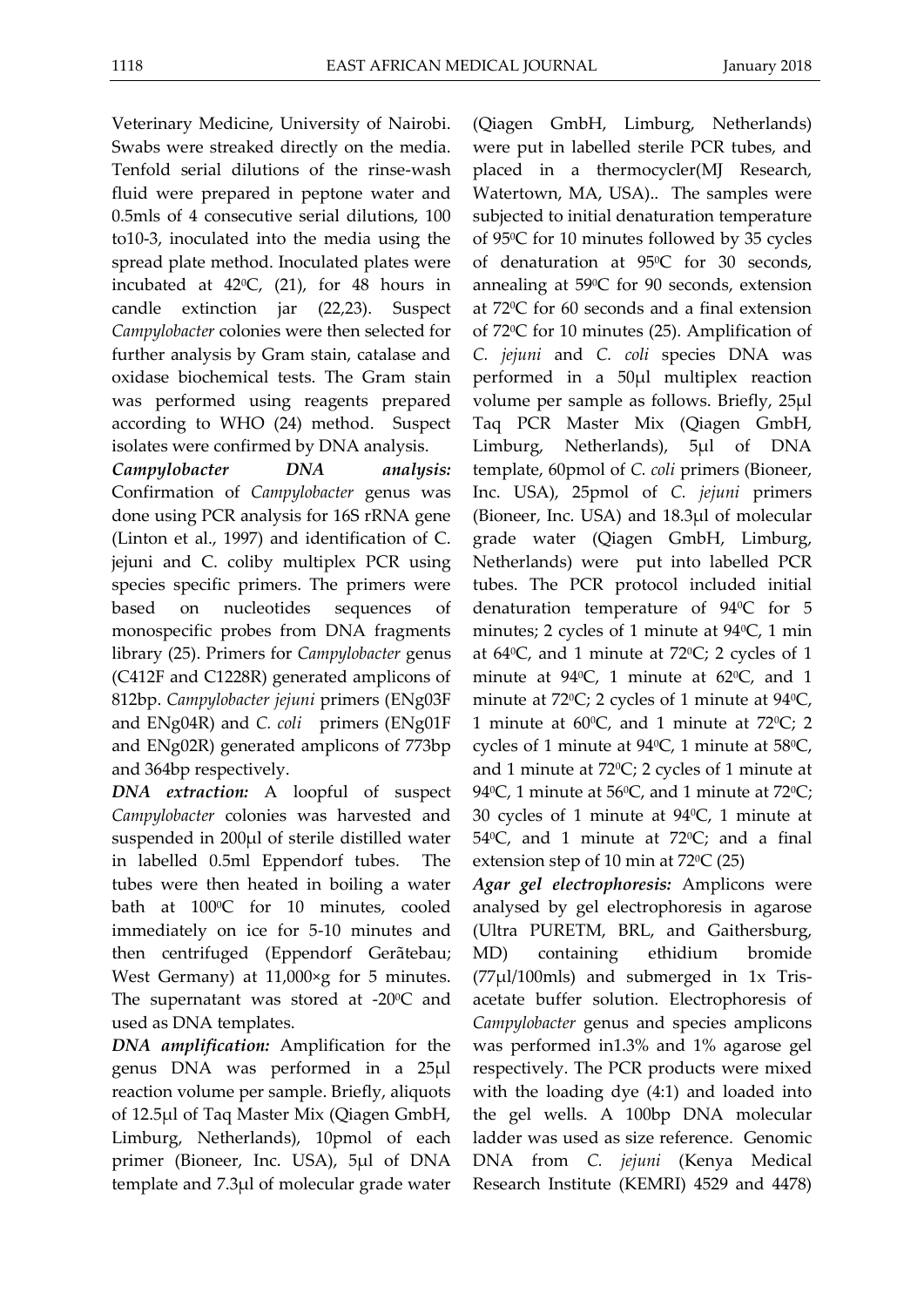and *C. coli* (KEMRI 4443 and 4543) were used as positive control in all the PCR assays. Electrophoresis was conducted at 100V for 1.5hrs after which the amplicons were viewed and photographed under UVtransilluminator (VilberLourmat).

*Isolation of E.coli 0157: H7:Isolation of E.coli***:** 0157: H7 was carried out, first by incubating the cloacal swabs dipped into tubes containing 4mls Lauryl broth (HimediaM091, India) , and 10mls aliquots of the rinse- wash fluid , at 370C for 2hrs for pre-enrichment. Loopfuls of the cultures were then streaked onto sorbitol MacConkey agar plates (Oxoid CM 813, UK). The plates were incubated at 37°C for 18-24 hours. Suspect sorbitol negative colonies were then streaked onto MacConkey agar (Oxoid- CM 0507 UK) plates and incubated at 37°C for 18-24hrs. Lactose positive colonies were then subjected to indole, methyl red, Voges – Proskauer and citrate (IMViC) tests. Colonies positive formethyl red and indole tests were re-streaked onto sorbitol MacConkeyagar and incubated at 37°C for 24 hrs. Sorbitol negative colonies were stored at 10% skimmed milk (OxoidLP 0031, UK) at -20<sup>o</sup>C before serotyping.

*Serotyping of E.coli O157:H7:E.coli:* O157:H7 suspect isolates were confirmed by

serotyping using Wellcolex® *E.coli* O157:H7 latex kit (OxoidR30959601, UK,). Isolates stored in 10% skimmed milk were inoculated into tryptonesoya Agar slants (OxoidCM 0131, UK) and incubated at 370C for 20hrs. The bacterial suspension at the bottom of the slants was then used as the antigen. Equal volumes of 20µl of the bacterial broth and latex reagent were tested. Negative control tests were performed according to kit instructions. All cultures positive for O157 antigen were further tested for the H7 antigen.

# **RESULTS**

The prevalence of the two zoonotic microorganisms in the three value chain levels is summarized in Table 1. Two morphological types of *Campylobacter* colonies were observed as described (26, 27). They were large, flat, irregular, greyish, and watery with a tendency to spread, or greyish, raised convex, with discrete margins. Occasionally, more than one colony type was isolated from the same sample. Most presumptive isolates were positive for catalase and oxidase tests, but a few were positive only in either test.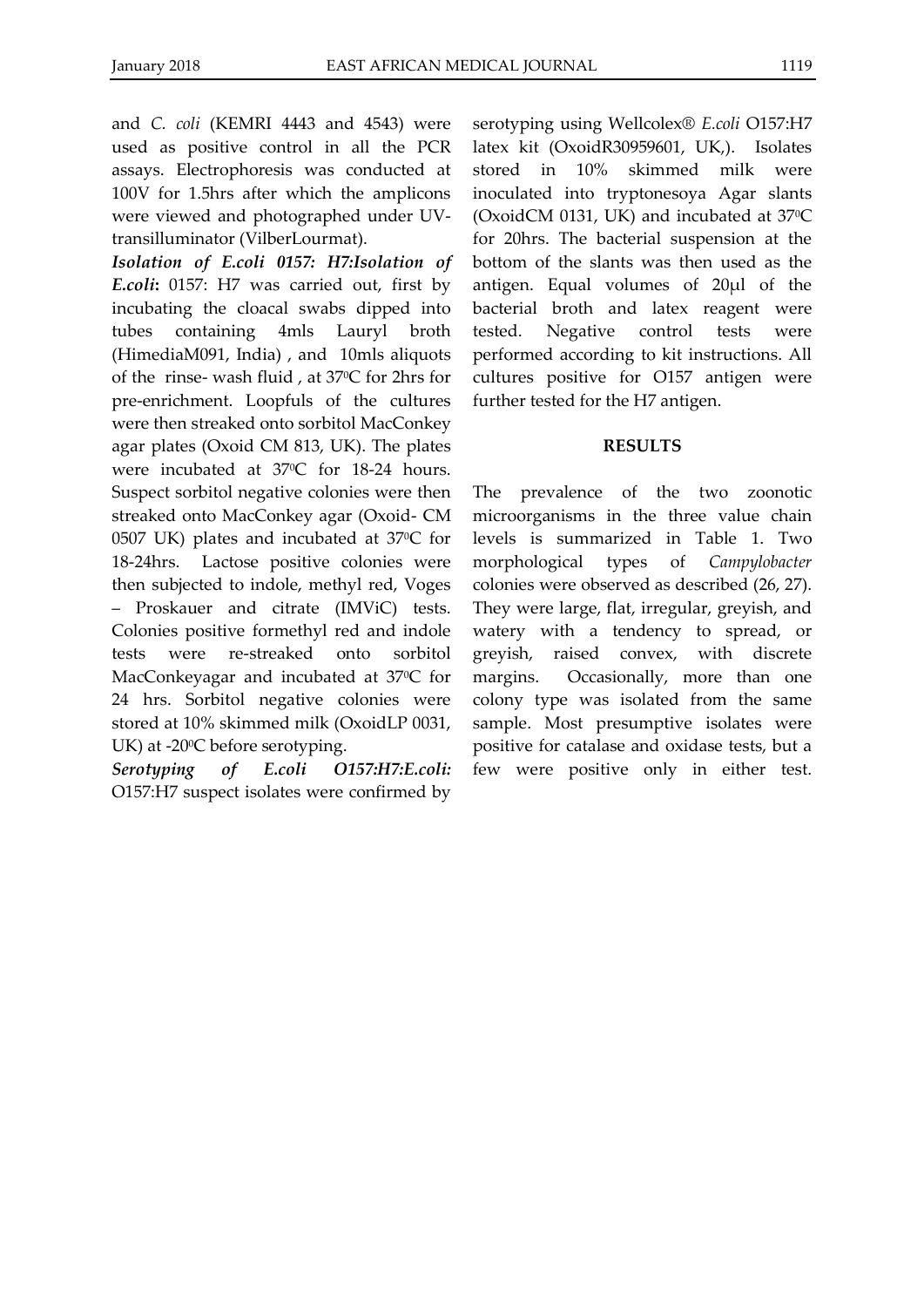| chain in Kenya           |                                  |                     |              |                      |                          |                 |
|--------------------------|----------------------------------|---------------------|--------------|----------------------|--------------------------|-----------------|
| Organism                 | Value chain level and prevalence |                     |              |                      |                          |                 |
|                          | Farm level                       |                     | Market level |                      | <b>Dressed carcasses</b> |                 |
|                          | Presumptive                      | Confirmed           | Presumptive  | Confirmed            | Presum<br>ptive          | Confirmed       |
| Total                    | 178/280                          | 142/289             | 111/390      | 37/390               | 20/40                    | 11/40 (27.5%)   |
| Campylobacters           | (63.57%)                         | (50.87%)            | $(28.4\%)$   | $(9.49\%)$           | $(50\%)$                 |                 |
| C. jejuni                |                                  | 103/280<br>(36.78%) |              | 15/390<br>$(3.85\%)$ |                          | $3/40(7.5\%)$   |
| C. coli                  |                                  |                     |              | 3/390                |                          |                 |
|                          |                                  | 18/280 (6.43%)      |              | $(0.77\%)$           |                          | $0\%$           |
| C. jejuni and C.<br>coli |                                  | 5/280 (1.78%)       |              | $0\%$                |                          | $0\%$           |
| Other                    |                                  | 26/142 (9.28%)      |              | 19/390               |                          | 8/390 (20%)     |
| Campylobacters           |                                  |                     |              | (4.87%)              |                          |                 |
| E.coli 0157              | 37/280                           |                     | 106/338      | 29/338               | 4/35                     |                 |
|                          | $(13.2\%)$                       | $4/280$ $(1.42\%)$  | (31.36%)     | $(8.58\%)$           | $(1.42\%)$               | 4/35(11.42%)    |
| E.coli 0157:H7           |                                  |                     |              | 20/338               |                          |                 |
|                          |                                  | 3/280 (1.07%)       |              | $(5.9\%)$            |                          | $4/35(11.42\%)$ |

| Table 1                                                                                                  |
|----------------------------------------------------------------------------------------------------------|
| The prevalence of Campylobacter spp, and Escherichia coli 0157:H7 in free-range indigenous chicken value |
| chain in Konua                                                                                           |

At farm level, *Campylobacter* was suspected in 178 of the 280 (63.57%) samples on the basis of colonial morphology and biochemical tests. The PCR analysis for the 16S rRNA gene confirmed *Campylobacter* genus in 142 of the 178 suspects, giving a prevalence of 50.87% [95% CI: (44.87- 56.55)]. Multiplex PCR further confirmed *C. jejuni* in 108(38.57%) isolates and *C. coli* in 23, (8.21%) isolates. Concomitant *C. jejuni* and *C. coli* infections were observed in 5 (1.78%) samples. At live bird market level, *Campylobacter* genus was suspected in 111 (28.4%) of 390 samples but only 37 (9.49%) isolates were confirmed. [95% CI: (6.87- 12.71]. *Campylobacter jejuni* and *C. coli* were confirmed in 15 (3.35%) and3 (0.76%) isolates respectively. In chicken carcasses, suspect *Campylobacter* colonies were detected in 20 (50%) of the 40 samples.

*Campylobacter* genus was confirmed in 11 (27.5%) isolates [95% CI: (15.39 - 42.7)]. The prevalence of *C. jejuni* was 7.5% but *C. coli* were not detected in any sample. At farm level, sorbitol negative *E. coli* was isolated from 37 (13.2%) of 280 samples. Of these, (1.42%) were confirmed as *E. coli* 0157 and 3 (1.07%) we reconfirmed as H7 [95% CI: (0.22- 3.09)]. At market level 31.36 % (106/338) isolates were sorbitol negative and 29 (8.58%) isolates were confirmed *E. coli* 0157, and 20 (5.91%) confirmed *E. coli* 0157:H7 [95% CI: (3.72- 8.80)]. In carcasses 4/35, (11.42%) were presumptive for *E.coli* 0157, and all were confirmed *E.coli* O157 and H7 [95% CI: (3.74 -25.31)]. At farm and market level, three and two samples had concomitant infections with *Campylobacter* species and *E.coli* 0157:H7 respectively.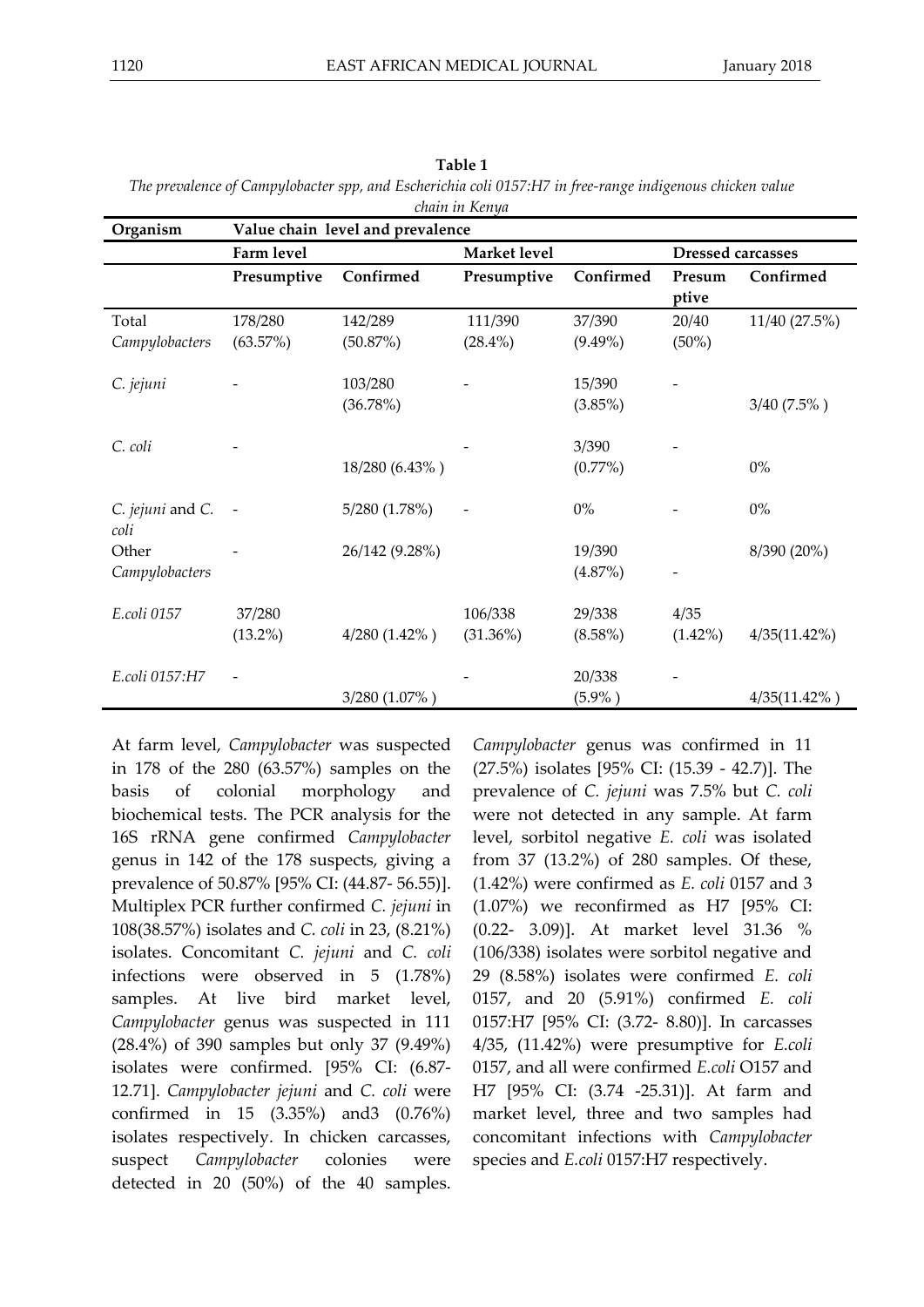#### **DISCUSSION**

The findings in this study indicated that free range indigenous chicken and chicken carcasses carry *Campylobacter* and *E. coli* 0157:H7 organisms. *Campylobacter* species were identified at a prevalence of 50.87%, 9.49% and 27.5% in the three value chain levels respectively. In Tanzania (28) and in Nigeria (29) a genus prevalence of 69.8% and 77.6% respectively has been reported at farm level while a prevalence of 56% has been reported in chicken carcasses in Senegal (11).

*Campylobacter jejuni* was dominant at the farm level with a prevalence of 36.7% and contributed 72.5% of all confirmed *Campylobacters*. Salihuet al., (29) reported a 67% *Campylobacter jejuni* prevalence in indigenous chicken in Nigeria. *Campylobacter* species other than *C. jejuni* and *C. coli* were dominant at the market and carcass levels at 4.87% and 20% respectively. In contrast, Cardinal et al., (2003) found *C. jejuni* dominant in local chicken carcasses in Senegal at 59%. Though the prevalence of *C. jejuni* was relatively low at market and carcass levels (3.5% and 7.5% respectively) in this study, the public health risk is significant considering the low infective dose for *C. jejuni* of 500 to 10,000 cells (30), and the possibility of cross contamination of other carcasses and foodstuffs. The prevalence of *C. coli* was the least in the three levels of the value chain, at 6.43%, 0.76% and 0% in the farms, live bird market and carcasses respectively, an indication that the organism may not be a significant pathogen in chickens in the study areas. The findings in this study however, concur with other studies that live poultry and poultry meat are important sources of Campylobacter infections to human (3,4, 31, 32).

In the study, the prevalence of *E. coli* O157:H7 in cloacal samples was 1.07%, 5.91% and 11.43% at the farm, market, and carcass levels respectively. Comparative data on occurrence of *E. coli* O157:H7 in chickens in general and scavenging chicken in particular is scarce. At farm level, a prevalence of 13.6% has been reported in Norway (33) and 0.9% in United States (34). In live bird market, the findings a comparable to the 5% reported in Nigeria (9). Previous studies to detect the bacteria in poultry meat have reported lower values than in this study. In Turkey (35), Hyderabad (India) (36) and Bangkok (Thailand (37), a prevalence of 1.05%, 4% and 2% have been reported respectively. Chang et al., (38) found much higher value of 40% in organic chicken meat in Malaysia market outlets. In the current study, the higher prevalence in carcasses compared to farm and live bird market was an indication of possible cross contamination of carcasses. Ruminants' dung is considered the most important reservoirs for *E. coli* O157 (6) and human infections are mainly associated with consumption of raw vegetables contaminated with cattle manure (39).There is need to establish whether infection in chicken is related to scavenging on ruminants' dung. Although the specific role of chicken in the transmission of *E. coli* O157 and subsequent human illnesses is lacking (40), the results of this study provide an indication that free-range chicken and chicken meat is a possible source of *E. coli* O157:H7 infection. Overall, this study establishes the presence of zoonotic bacteria in free range indigenous chicken value chain from Makueni to Nairobi County, Kenya and recommends a need to sensitize consumers on proper handling of meat carcasses to avoid cross contamination of other foodstuffs as well as adequate cooking.

### **CONCLUSION**

In conclusion, free-range indigenous chicken and chicken meat carcasses may play a role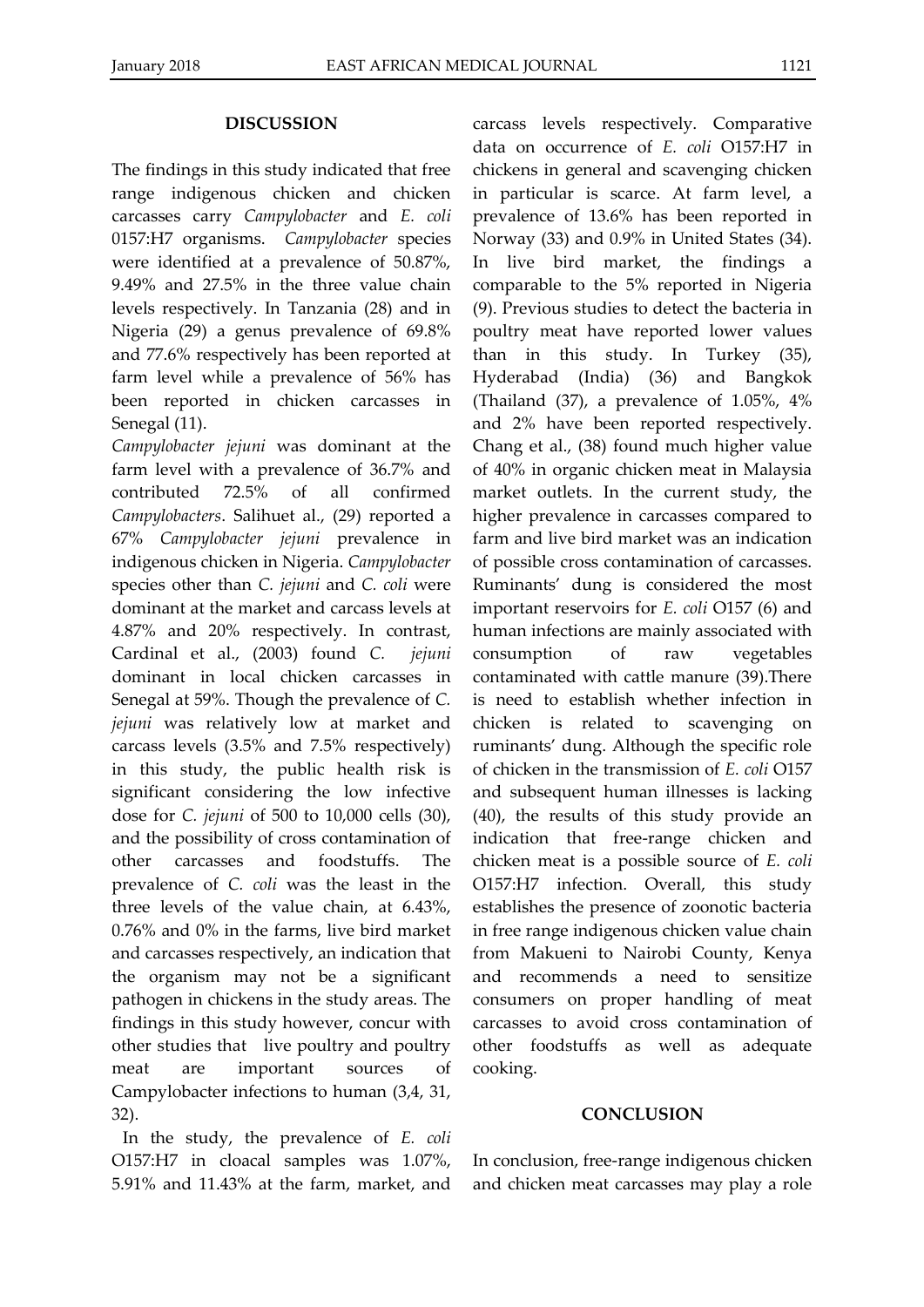in dissemination of Campylobacter and E.coli 0157:H7 infections to humans. This system of production is a popular livestock

enterprise in Kenya but the poor biosafety production and marketing practices may expose the consumer to such zoonotic microorganisms.

#### **ACKNOWLEDGMENTS**

We acknowledge the Kenya Agricultural productivity and Agribusiness Programme (KAPAP) for funding; the Makueni district hospital and University of Nairobi for institutional support

### **REFERENCES**

- 1. Food and Drug Administration (FDA) of the United States of America. Bad Bug Book: Foodborne Pathogenic Microorganisms and Natural Toxins Handbook: Escherichia coliO157:H7.http://www.fda.gov/food/foods afety/foodborneillness/foodborneillnessfood bornepathogensnaturaltoxins/badbugbook/u cm071284.html on 21/8/2012.
- 2. Hermans, D., Pasmans, F., Messens, W., Martel, A., Van Immerseel, F., Rasschaert, G., Heyndrickx, M., VanDeun, K. and Haesebrouck, F. Poultry as a host for the zoonotic pathogen Campylobacter jejuni. Vector-BorneZoonot. 2012, 12: 89-98. DOI: 10.1089/vbz.2011.0676.
- 3. Man, S. M. The clinical importance of emerging Campylobacter species. Nat Rev Gastroenterol Hepatol. 2011; 8: 669-685. doi:10.1038/nrgastro.2011.191, PMid:22025030
- 4. Wagenaar, J.A.Campylobacter: a friend of poultry but an enemy of public health. Proceedings of the XXIV World´s Poultry Congress, 5 - 9 August 2012.Salvador - Bahia – Brazil
- 5. Rangel, J. M., Sparling, P. H., Crowe, C., Griffin, P. M. and Swerdlow, D. L.Epidemiology of Escherichia coliO157:H7 outbreaks, United States, 1982–2002. EmergInfec Dis.2005, 11: 603–609. DOI: 10.3201/eid1104.040739, PMCID: PMC3320345
- 6. Hedican, E.B., Medus, C., Besser, J.M., Juni, B.A., Koziol, B., Taylor, C. and Smith K.E.Characteristic of O157 versus Non-O157 Shiga Toxin-Producing Escherichia coli infections in Minnesota, 2000-2006.Clin Infect Dis 2009, 49:358-364. PMID: 19548834, DOI: 10.1086/600302
- 7. Ferens, W. A. and Hovde, C. J. Escherichia coli O157:H7: Animal Reservoir and Sources of Human Infection. Foodborne Pathog Dis. 2011, 8:465–487. DOI: 10.1089=fpd.2010.0673
- 8. Okeke, I. N. DiarrheagenicEscherichia coli in sub-Saharan Africa: status, uncertainties and necessities, J Infect DevCtries. 2009, 3: 817– 842. PMID: 20061678
- 9. Umeh, S. I. and Okpokwasili, G.S.C. Seasonal prevalence of Escherichia coli0157: H7 in ruminants and non-ruminants and the antimicrobial resistance profile of the organisms from different Sources.Nig J Microbio. 2009, 23: 1852 – 1858
- 10. Adetunji, V. O. and Odetokun, I. A.Contamination and Critical Control Points (CCPs) along the processing line of sale of frozen poultry foods in retail outlets of a typical market in Ibadan, Nigeria. Malays J Microbio. 2013, 9: 289-294
- 11. Cardinale, E., Perrier-Gros-Claude, J.D., Tall, F., Cissé, M., Guèye, E.F. &Salvat, G.Prevalence of Salmonella and Campylobacter in Retail Chicken Carcasses in Senegal.Revued'élevageet de médecinevétérinaire des paystropicaux. 2003, 56: 13-16
- 12. Nyaga, P. N, 2007. The structure, marketing and importance of the commercial and village poultry industry: an analysis of the poultry sector in Kenya. Food and Agriculture Organization (FAO) of the United Nations, Rome. 2007
- 13. King'ori, A.M., Wachira, A.M. and Tuitoek, J.K.Indigenous chicken production in Kenya: A Review.Int. J. Poult. Sci. 2010, 9: 309-316. DOI: 10.3923/ijps.2010.309.316
- 14. Lindblad, M., Lindmark, H., Lambertz, S.T. and Lindqvist, R. Microbiological baseline study of broiler chickens at Swedish slaughterhouses. J Food Prot. 2006, 69: 2875– 2882. PMID: 17186653
- 15. McCrea, B. A., Tonooka, K. H., VanWorth, C., Boggs C. L., Atwill E. R. and Schrader J.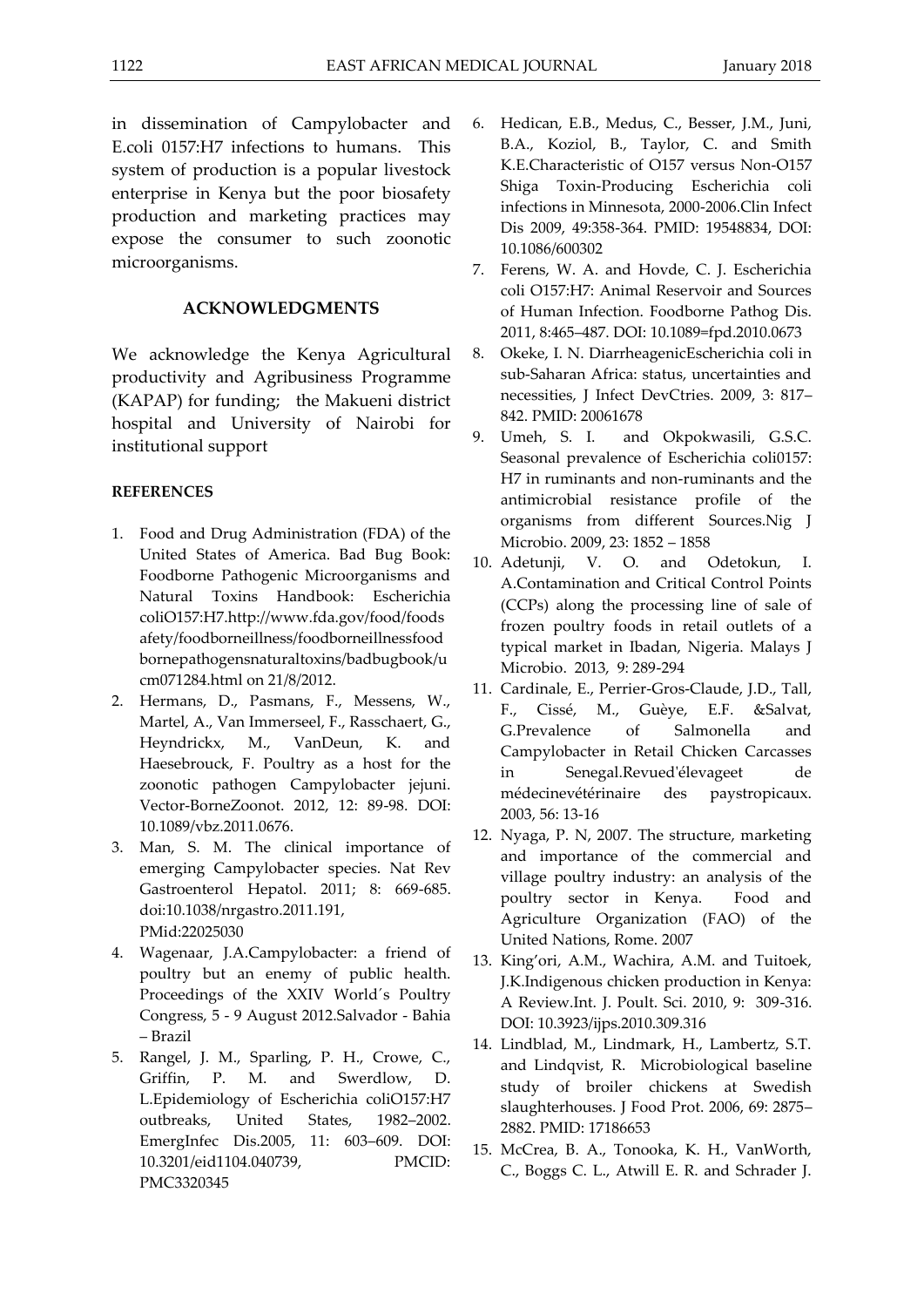S.Prevalence of Campylobacter and Salmonella species on farm, after transport, and at processing in specialty market poultry.PoultSci.2006, 85: 136–143. DOI: 10.1093/ps/85.1.136

16. Arsenault, J., Letellier, A., Quessy, S., Normand, V. and Boulianne, M.Prevalence and risk factors for Salmonella spp. and Campylobacter spp. Caecal colonization in broiler chicken and turkey flocks slaughtered in Quebec, Canada. Prev. Vet. Med., 2007, 81: 250–264. DOI: 10.1016/j.prevetmed.2007.04.016

17. Pointon, A., Sexton, M., Dowsett, P., Saputra, T., Klermeler, A., Lorimer, M., Holds, G., Arnold, G., Davos, D., Combs, B., Fabiansson, S., Raven, G., McKenzie, H., Chapman, A. and Summer, J. A baseline survey of the microbiological quality of chicken portions and carcasses at retail in two Australian states (2005 to 2006). JFood Prot.2008, 71: 1123-1134. PMID:18592737, RMID: 0020083540

- 18. Bohaychuk, V. M., Checkley, S. L., Gensler, G. E. and Barrios, P. R.Microbiological baseline study of poultry slaughtered in provincially inspected abattoirs in Alberta, Canada. Can Vet J. 2009,50: 173–178. PMID: 22467964, PMCID: PMC2629421
- 19. National Advisory Committee on Microbiology Criteria for Foods (NACMCF). Analytical utility of Campylobacter methodologies. J Food Prot. 2007, 70: 241 – 250
- 20. Office International des epizootics (OIE). Working group on animal production food safety: Animal production food safety challenges in global markets. SciTech Rev Off IntEpiz(Paris). 2008, 25: 479-492
- 21. Blaser, M. and Allos, B. M.Campylobacter jejuniand related species. In: Mandell, G., Bennet, J. E., Dolin, R., editors. Principles and practice of infectious diseases: 6thed. 2005. Elsevier/Churchill Livingstone, New York. 2548–57
- 22. Wang, W.L., Luechtefeld, N.W., Blaser, M.J., and Reller, L.B.Comparison of CampyPak II with standard 5% oxygen and candle jars for growth of Campylobacter jejuni from human feces. J. Clin. Microbiol. 1982, 16: 291– 294.PMCID: PMC272347
- 23. El-Sherbeeny, M.R.Use of a candle jar for incubating Campylobacter jejuni.Campylobacters, Helicobacters, and related organisms. Newell, D.G., Ketley, J.M. & Feldman, R. A. (Eds) 1996, pp 89-92. Springer Science and Business media, new Yolk, ISBN: 978-1-4757-9560-8. DOI: 10.1007/978-1-4757-9558-5\_16
- 24. World Health Organization (WHO). Global Salm-Surv- A Salmonellasurveillance and laboratory support project of the World Health Organization Level 2 Training Course: Identification of thermotolerant Campylobacter. Laboratory Protocols 5th Ed, 2003
- 25. World Health Organization (WHO). Global Salm-Surv- A Salmonella surveillance and laboratory support project of the World Health Organization. Level 4 Training Course: Multiplex PCR for differentiation of C. coli and C. jejuni. Laboratory Protocols 2nd Ed. 2009.
- 26. Skirrow, B. Campylobacters: cultural characteristics of intestinal campylobacters from man and animals. J Hyg. (Lond).1980, 85:427-442
- 27. Kaplan, R. L. and Weissfeld, A. S.Campylobacter, Helicobacter, and related organisms, In "Howard, B. J., Keiser, J. F., Smith, T. F., Weissfeld, A. S & Tilton, R. C., (eds.)". Clinical and pathogenic microbiology, 2nd ed., 1994, p. 453-460, Mosby, Chicago, IL
- 28. Mdegela, R. H., Nonga, H. E., Ngowi, H. A. and Kazwala, R. R.Prevalence of thermophilicCampylobacter infections in humans, chickens and crows in Morogoro, Tanzania. J Vet Med B. 2006, 53: 116–121. DOI: 10.1111/j.1439-0450.2006.00926.x
- 29. Salihu, M.D., Junaidu, A.U., Oboegbulem, S.I., Egwu, G.O., Magaji, A.A., Abubakar, M.B. and Ogbole, A.Prevalence of Campylobacter spp. in Nigerian indigenous chicken in Sokoto State Northwestern Nigeria. IJVM. 2009, 7 No 1
- 30. Black, R.E., Levine, M.M., Clements, M.L., Hughes, T.P. and Blaser, M. J.Experimental Campylobacter jejuni infection in humans. J Infect Dis.1988, 157: 472–479. PMID: 3343522
- 31. Wingstrand, A., Neimann, J., Engberg, J., Nielsen, E. M., Gerner-Smidt, P., Wegener,